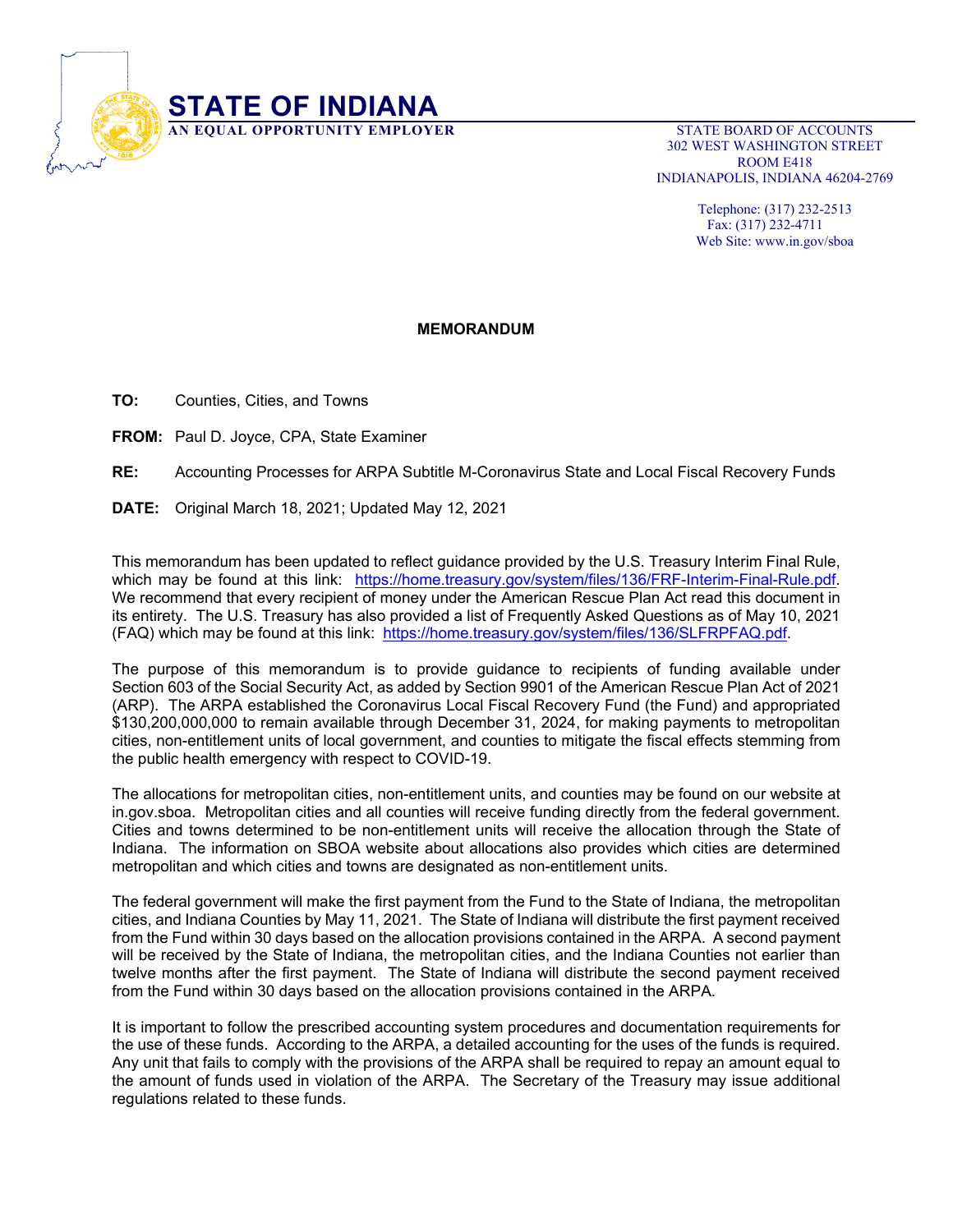**Ordinance and Plan.** The governing body must adopt an ordinance establishing a local ARP Coronavirus Local Fiscal Recovery Fund to receive the allocation in accordance with State Examiner Directive 2021-1 (Directive). For a county, the ARP Coronavirus Local Fiscal Recovery Fund must be established by ordinance of the County Commissioners. For a city or town, the ARP Coronavirus Local Fiscal Recovery Fund must be established by ordinance of the legislative body. The ordinance should specifically list the uses described in Section 603(c) that are applicable to the unit and that the unit envisions utilizing. The ordinance should reference a plan that will provide the details for the use of these funds. The plan should be laid out in a way that corresponds to the elements as laid out in Section 603 of the ARPA. The ordinance and plan may be amended as any other ordinance or plan as long as the amendment complies with Section 603.

**Appropriations and Disbursements.** As stated in the Directive, funds must be appropriated by the fiscal body before use in accordance with the Section 603, the ordinance, and the plan. Only local appropriation is required. All disbursements must go through the normal claims process in IC 5-11-10-1.6 and be supported with sufficient documentation. All disbursements must be made directly from the ARP Coronavirus Local Fiscal Recovery Fund. Money in the fund may not be transferred to another fund of the unit.

**Fund Uses.** The uses of the fund are specified in Section 603(c) as follows:

"(1) USE OF FUNDS – Subject to paragraph (2), and except as provided in paragraphs (3) and (4), a metropolitan city, nonentitlement unit of local government, or county shall only use the funds provided under a payment made under this section to cover costs incurred by the metropolitan city, nonentitlement unit of local government, or county, by December 31, 2024

(A) to respond to the public health emergency with respect to the Coronavirus Disease 2019 (COVID-19) or its negative economic impacts, including assistance to households, small businesses, and nonprofits, or aid to impacted industries such as tourism, travel, and hospitality;

(B) to respond to workers performing essential work during the COVID-19 public health emergency by providing premium pay to eligible workers of the metropolitan city, nonentitlement unit of local government, or county that are performing such essential work, or by providing grants to eligible employers that have eligible workers who perform essential work;

(C) for the provision of government services to the extent of the reduction in revenue of such metropolitan city, nonentitlement unit of local government, or county due to the COVID-19 public health emergency relative to revenues collected in the most recent full fiscal year of the metropolitan city, nonentitlement unit of local government, or county prior to the emergency; or

(D) to make necessary investments in water, sewer, or broadband infrastructure."

Section 603(c)(1)(A). Grants and programs to respond to the public health emergency or its negative economic impacts under Section 603 (c)(1)(A) should be through written agreement with the recipient. Disbursements to grantees and program recipients must be documented and in compliance with the written agreement.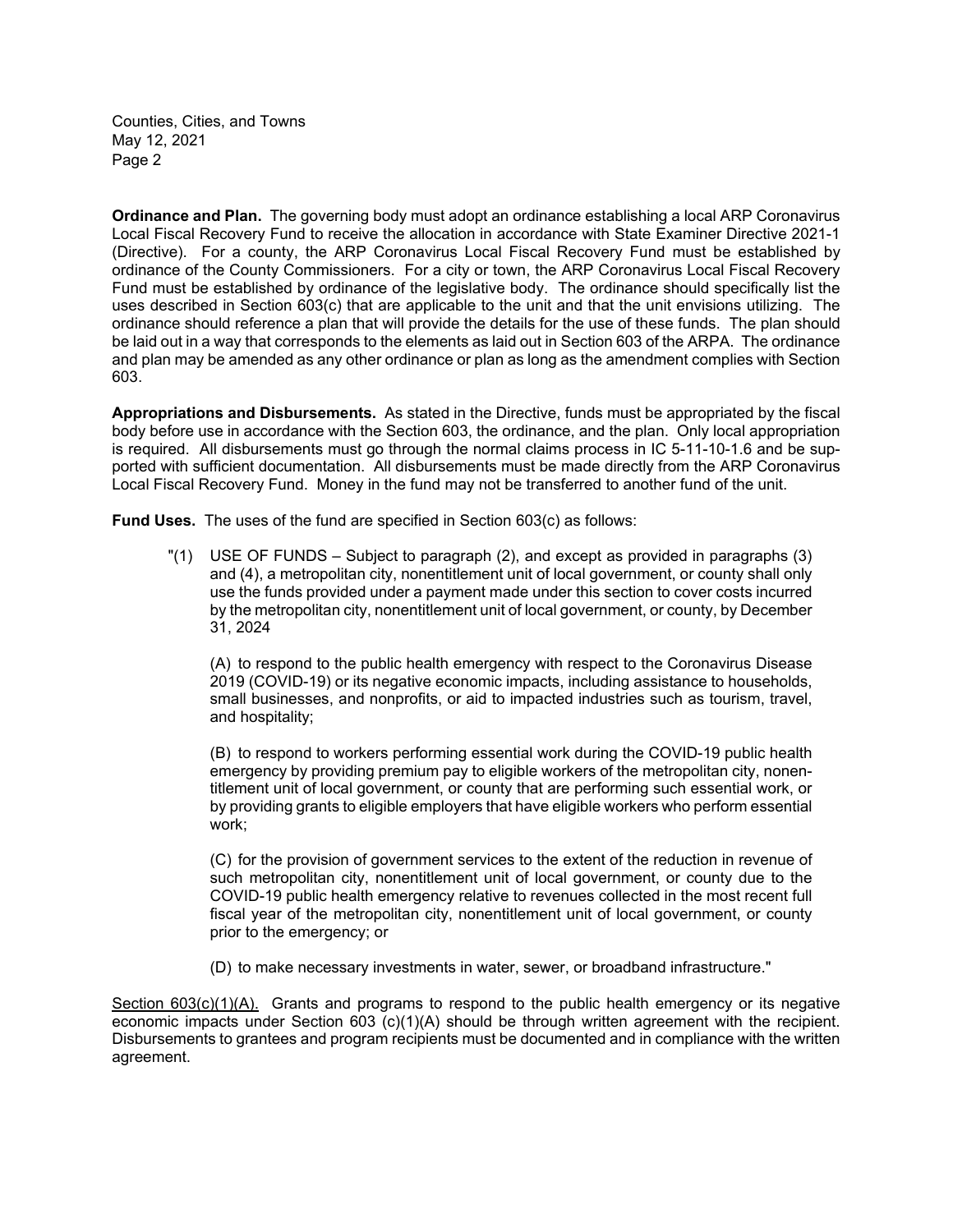Section 603(c)(1)(B). Premium pay allowed for eligible workers of your unit under Section 601(c)(1)(B) is for work performed during the COVID-19 Public Health Emergency. Premium pay is defined in Section 602(g) as "an amount of up to \$13 per hour that is paid to an eligible worker, in addition to wages or remuneration the eligible worker otherwise receives, for all work performed by the eligible worker during the COVID-19 public health emergency. Such amount may not exceed \$25,000 with respect to any single eligible worker." This definition is expanded in the Interim Final Rule on page 134.

Eligible worker is defined in Section 603(g) as "those workers needed to maintain continuity of operations of essential critical infrastructure sectors and additional sectors as each chief executive officer of a metropolitan city, nonentitlement unit of local government, or county may designate as critical to protect the health and well-being of the residents of their metropolitan city, nonentitlement unit of local government, or county." This definition is expanded in the Interim Final Rule on page 131.

The Interim Final Rule defines essential work to mean work that "(1) Is not performed while teleworking from a residence; and (2)Involves: (i) Regular in-person interactions with patients, the public, or coworkers of the individual that is performing the work; or (ii)Regular physical handling of items that were handled by, or are to be handled by patients, the public, or coworkers of the individual that is performing the work." (Interim Final Rule page 132)

The Interim Final Rule clarifies and provides examples of essential critical infrastructure sectors and eligible workers. Please note that if premium pay increases a worker's total pay above 150% of the greater of the state and county average annual wage, written justification must be maintained to show how the premium pay responds to the needs of these workers. (Interim Final Rule page 49 and FAQ 28). Please see the Interim Final Rule for more information.

Grants to eligible employers under Section  $603(c)(1)(B)$  should be through written agreement with the eligible employer. Disbursements to grantees must be documented and in compliance with the written agreement. The Interim Final Rule defines the terms eligible employer, eligible worker, and essential work starting on page 131. The Interim Final Rule imposes additional reporting requirements for grants to third-party employers, including the public disclosure of grants provided. (Interim Final Rule page 51)

Section 603(c)(1)(C). Section 603(c)(1)(C) allows the funds to be used for costs incurred for the provision of government services to the extent of the reduction in revenue due to the COVID-19 public health emergency. The revenues of the full calendar year of 2019 will be used as the base year to determine the reduction of revenue in the full calendar years of 2020, 2021, 2022, and 2023. Over the covered period, costs incurred for the provision of government services will be limited to the total amount of revenue reduction in these years.

Starting on page 51, the Interim Final Rule provides definitions and step-by-step instructions for the calculation of the reduction in revenue. Recipients are to calculate the extent of the reduction in revenue as of four points in time: December 31, 2020, December 31, 2021, December 31, 2022, and December 31, 2023. The four-step process to be used starts on page 58 of the Interim Final Rule.

Information to calculate the revenue reduction for the local income tax revenue may be obtained from the Local Tax Distribution Report available on the Department of Local Government website at www.in.gov/dlgf. Information to calculate the revenue reduction for the MVH/LRS and other state distributions may be obtained from the Auditor of State website at www.in.gov/aos. Information to calculate the revenue reduction for other funds should be obtained from your records. Documentation must be available to show all calculations.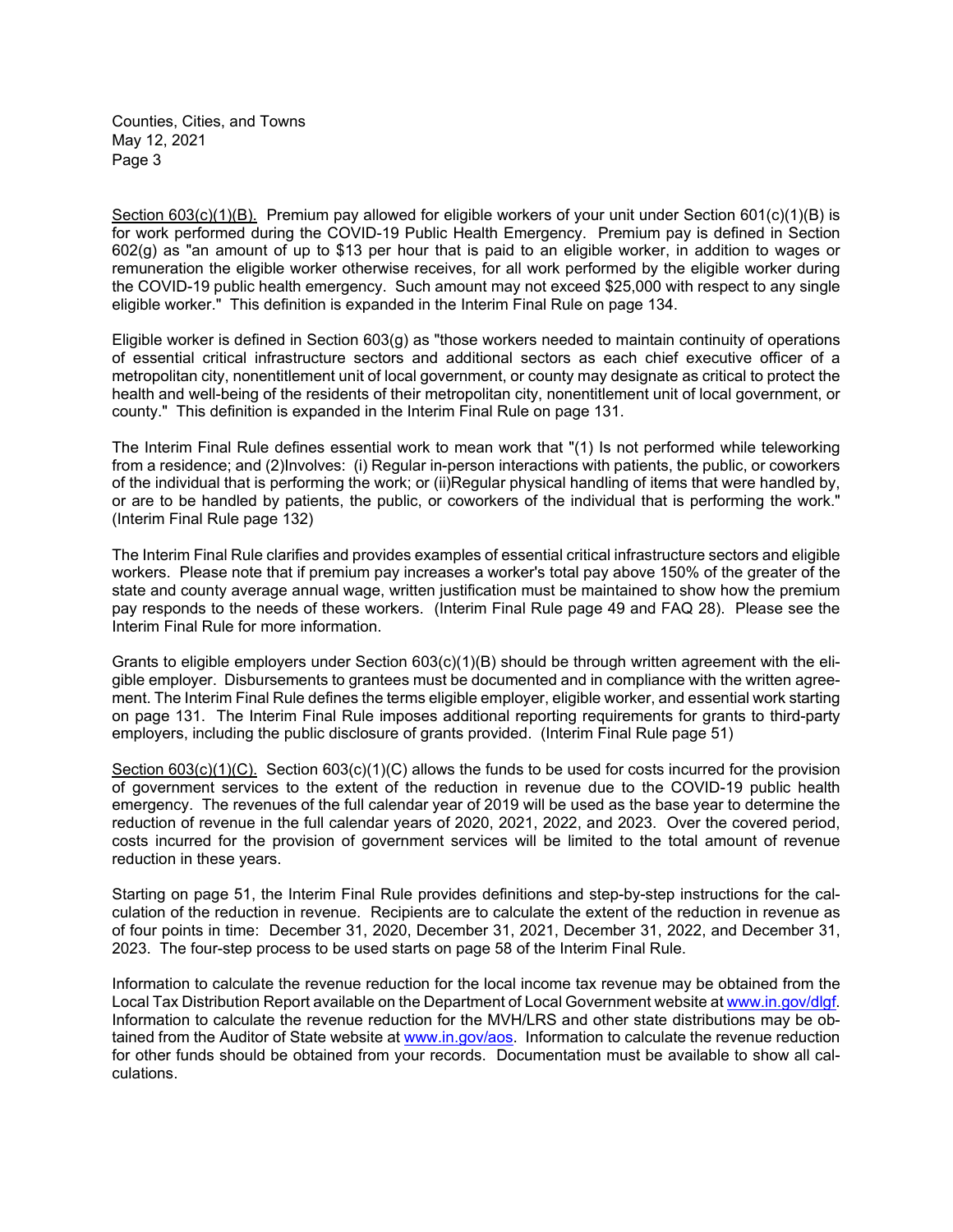Certain revenues may not be considered in the calculation for the reduction in revenues. According to the Interim Final Rule (page 133), "General revenue means money that is received from tax revenue, current charges, and miscellaneous general revenue, excluding refunds and other correcting transactions, proceeds from issuance of debt or the sale of investments, agency or private trust transactions, and intergovernmental transfers from the Federal government, including transfers made pursuant to section 9901 of the American Rescue Plan Act. General revenue does not include revenues from utilities." (our emphasis).

According to FAQ 18, "Recipients should classify revenue sources as they would if responding to the U.S. Census Bureau's Annual Survey of State and Local Government Finances. According to the Census Bureau's Government Finance and Employment Classification manual, the following is an example of current charges that would be included in a state or local government's general revenue from own sources: "Gross revenue of facilities operated by a government (swimming pools, recreational marinas and piers, golf courses, skating rinks, museums, zoos, etc.); auxiliary facilities in public recreation areas (camping areas, refreshment stands, gift shops, etc.); lease or use fees from stadiums, auditoriums, and community and convention centers; and rentals from concessions at such facilities."

Recipients are to calculate revenue on an entity-wide basis by summing across all revenue streams covered as general revenue. (Interim Final Rule page 54 and FAQ 17)

According to the Interim Final Rule on page 57, any diminution in actual revenue calculated using the prescribed formula would be presumed to have been due to the COVID 19 public health emergency.

The costs incurred for the provision of governmental services may not exceed the total amount of revenue reduction.

Section 603(C)(1)(D). Costs incurred to make investments in water, sewer, or broadband infrastructure under Section 603(c)(1)(D) must be documented and recorded on the capital asset ledger in accordance with the local capitalization policy. The Interim Final Rule clarifies eligible expenses for this category.

**Pension Funds.** Section 603(c)(2) specifically states the ARP grant fund may not be used to make a deposit into any pension fund. However, payments may be made into a pension fund as a normal part of the employee payroll benefits process if an employee's wages and salaries are an eligible use of Fiscal Recovery Funds. (Interim Final Rule page 80)

**Transfers to certain entities or the State.** Section 603(c)(3) allows money in the ARP fund to be transferred to a private nonprofit organization, public benefit corporation involved in the transportation of passengers or cargo, or a special-purpose unit of State or local government. The term "private nonprofit organization" is defined in 42 USC 11360(17) to mean an organization - "**(A)** no part of the net earnings of which inures to the benefit of any member, founder, contributor, or individual; **(B)** that has a voluntary board; **(C)** that has an accounting system, or has designated a fiscal agent in accordance with requirements established by the Secretary; and **(D)** that practices nondiscrimination in the provision of assistance." If money is transferred under this section, documentation must exist to show that the nonprofit organization meets the required definition.

Section 603(c)(4) allows money in the ARP Coronavirus Local Fiscal Recovery Fund to be transferred to the State of Indiana.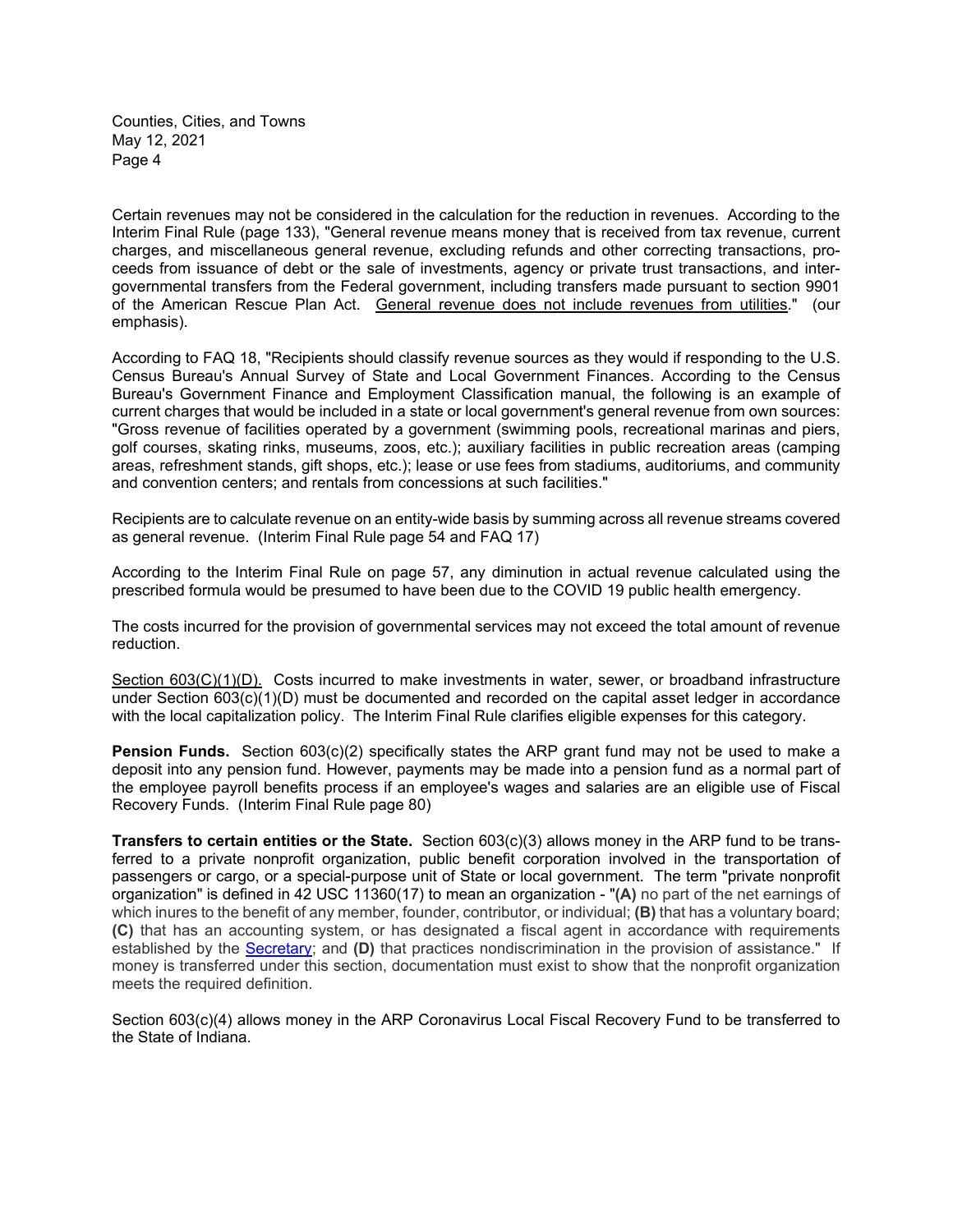**Prior Costs Incurred.** Permitted expenses incurred in the fund of a unit after the passage of ARP (March 3, 2021) but before the receipt of the ARPA funds may be shown as an expense from the ARP Coronavirus Local Fiscal Recovery Fund.

For example, if on March 12, 2021, a city incurred expenses in the amount of \$10,000 from the General Fund in response to the public health emergency, the city may transfer that expense to the ARP Coronavirus Local Fiscal Recovery Fund through a reversing entry. The city will first reverse the \$10,000 expense in the General Fund, which will reinstate the expense appropriation line item and the cash balance of the general fund. The city will then post the \$10,000 disbursement to the ARP Coronavirus Local Fiscal Recovery Fund with a link to the original claim and supporting documentation.

**Ineligible Costs.** The following items are not eligible uses of the ARP money per the FAQ document (FAQ 23, 24, 26, and 27): payment of interest or principal on outstanding long term or short-term debt; payment of fees or issuance costs associated with the issuance of new debt; contributions to the Rainy Day Fund or reserve funds; payment of settlements or judgments; non-federal match for other federal programs.

**Reporting Requirements.** The Interim Final Rule, starting on page 110, contains information on the required reports to the U.S. Treasury.

Metropolitan Cities and counties will be required to submit one interim report and thereafter quarterly Project and Expenditure reports. The interim report will include a recipient's expenditures by category at the summary level from the date of the award through July 31, 2021. The interim report will be due on August 31, 2021. The quarterly Project and Expenditure reports will include financial data, information on contracts and subawards over \$50,000, types of projects funded, and other information regarding a recipient's utilization of the award funds. The initial quarterly Project and Expenditure report will cover two calendar quarters from the date of award to September 30, 2021. The initial quarterly report is due by October 31, 2021. The subsequent quarterly reports will cover one calendar quarter and must be submitted to Treasury within 30 days after the end of each calendar quarter.

Non-entitlement units of local government will be required to submit annual Project and Expenditure reports. The initial annual Project and Expenditure report will be due on October 31, 2021. The Project and Expenditure reports will include financial data, information on contracts and subawards over \$50,000, types of projects funded, and other information regarding a recipient's utilization of the award funds. The initial annual Project and Expenditure report will cover activity from the date of award to September 30, 2021, and must be submitted to Treasury by October 31, 2021. The subsequent annual reports must be submitted to Treasury by October 31 each year.

Metropolitan Cities and counties with a population of greater than 250,000 will also be required to submit annual Recovery Plan Performance report. The initial report will be due August 31, 2021.

The U.S. Treasury will provide additional guidance and instructions on the reporting requirements at a later date.

**Internal Controls.** Internal controls must be designed, implemented, and documented to provide reasonable assurance that the ARPA funds will be safeguarded and used in accordance with the ARPA. Each of the five components of internal control is necessary to form a complete internal control process: Control Environment, Risk Assessment, Control Activities, Information and Communication, and Monitoring Activities. For more information on the establishment of internal controls, see the *Uniform Internal Control Standards for Indiana Political Subdivisions* and the Best Practice Documents on our website at www.in.gov/sboa.